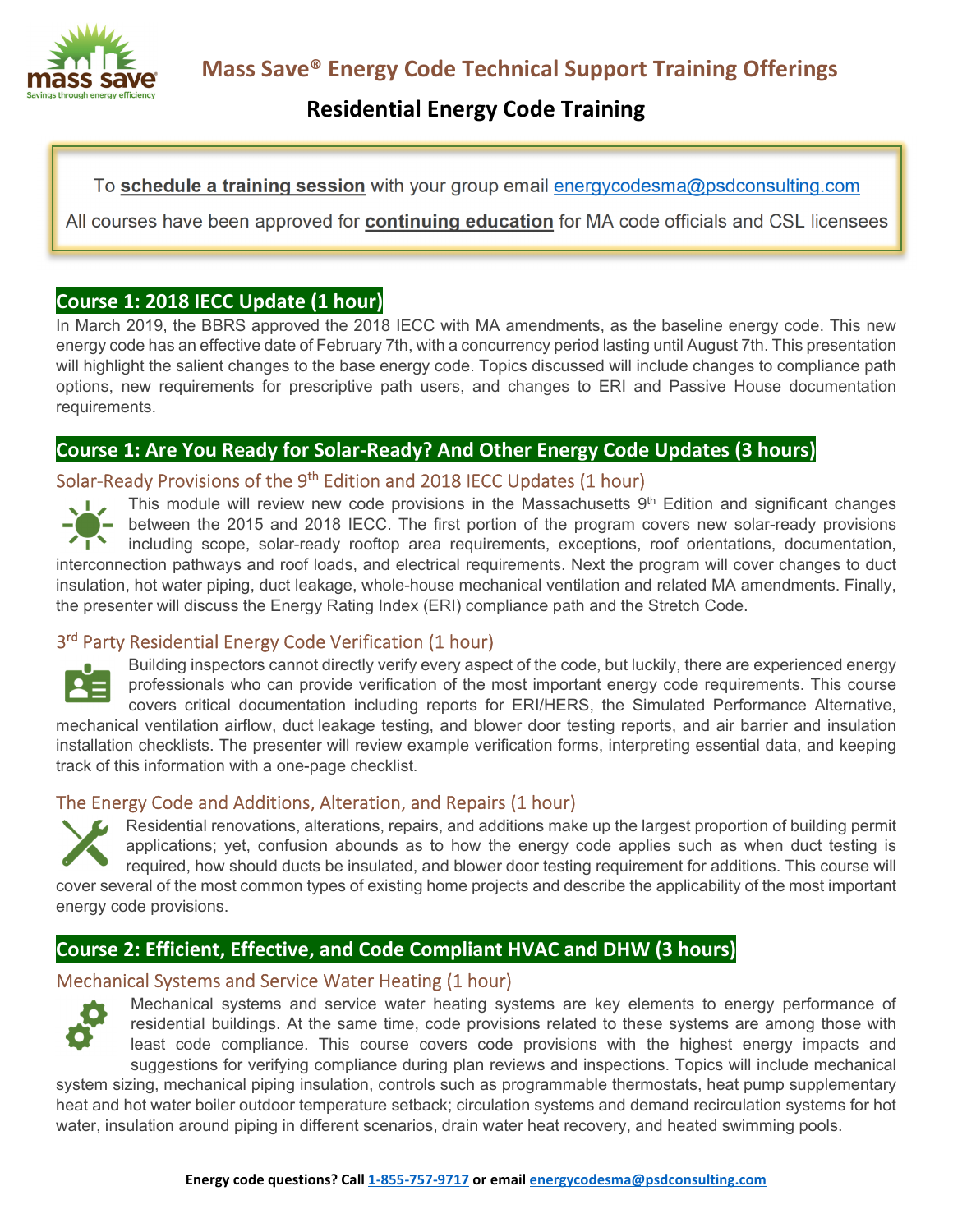#### Equipment Sizing: Manuals J and S (1 hour)



which is the first step in sizing equipment properly, Manual S oversizing provisions, available software tools to carry out Manual S calculations, and ends with a case study demonstrating how the Manual J and Manual S process works.

#### Duct Sealing, Testing, and Design (1 hour)



照

According to a 2015-16 study on single-family residential homes, over 90% of all homes studied had all or portion of duct systems in unconditioned space which means all these homes would require duct testing and portions outside conditioned space should be insulated. This course discusses code requirements for duct testing, prescriptive duct leakage requirements, duct insulation and sealing requirements. With a

discussion on best practices in duct insulation, the presenter will discuss Manual D which is a process to design duct systems and required by code.

### **Course 3: Ventilation for Tight Homes: Reducing Energy Waste, Improving IAQ (3 hours)**

#### Residential Air Barrier and Insulation Installation (1.5 hours)



The installation of a continuous air and thermal barrier is perhaps the best and most cost-effective way to reduce energy waste and save money on utility bills; at the same time, important details are often missed. This course will be framed around the 2018 IECC Air Barrier and Insulation Installation criteria found in Table 402.4.1.1 with photos and graphics to illustrate noncompliant and compliant installation of critical details like

attic penetrations, wall-to-ceiling transitions, rim joists, garage walls, knee walls, and tubs and showers on exterior walls. Installing and inspecting insulation to meet code and manufacturer requirements will also be discussed.

#### Whole-House Mechanical Ventilation: Options for Code Compliance (1.5 hours)



Mechanical ventilation is as important to indoor air quality as it is for energy conservation. The second part of the course will cover 2018 IECC, IRC, and Massachusetts amendments relating to whole-house mechanical ventilation system requirements. This will include when whole-house ventilation is required, how to calculate the minimum design airflow rate, and how to verify installed airflow rates. The presenter will also provide an overview of different ventilation systems – exhaust only, supply-only and balanced ventilation (including ERVs/HRVs) – along with pros and cons of each type of system.

# **Course 4: Understanding the 9th Edition Stretch Code (3 hours)**

#### Stretch Code Overview and Compliance Options (1 hour)



This course discusses energy code provisions specific to the Massachusetts stretch code, including the three available compliance paths – RESNET HERS, Passive House and ENERGY STAR. The presenter will also discuss how renewable energy tradeoffs for technologies such as solar PV, solar thermal systems, clean

biomass stoves, or renewable primary heating systems. Available software programs and required documentation for each of these compliance paths will be examined.

#### Understanding and Reviewing 3<sup>rd</sup> Party Documentation (1 hour)



The second part of the course deals with documentation. Building inspectors cannot directly verify every aspect of the code, but luckily, there are experienced energy professionals who can provide verification and documentation of the most important energy code requirements. Clear and consistent documentation

improves energy code compliance and saves time. This course covers critical documentation including ERI/HERS, ENERGY STAR v 3.1 reports, as well as PHIUS/Passive House. The presenter will review example reports and describe how to interpret essential data, along with keeping track of this information with a one-page checklist created by the Mass Save Energy Code Technical Support Program.

# The Stretch Code and Existing Buildings (1 hour)



Two-thirds of all towns in Massachusetts are Stretch Code towns and residential renovations, alterations, repairs, and additions make up the largest proportion of building permit applications. Despite this, confusion abounds as to how the Stretch Code applies to existing buildings, such as when duct testing is required,